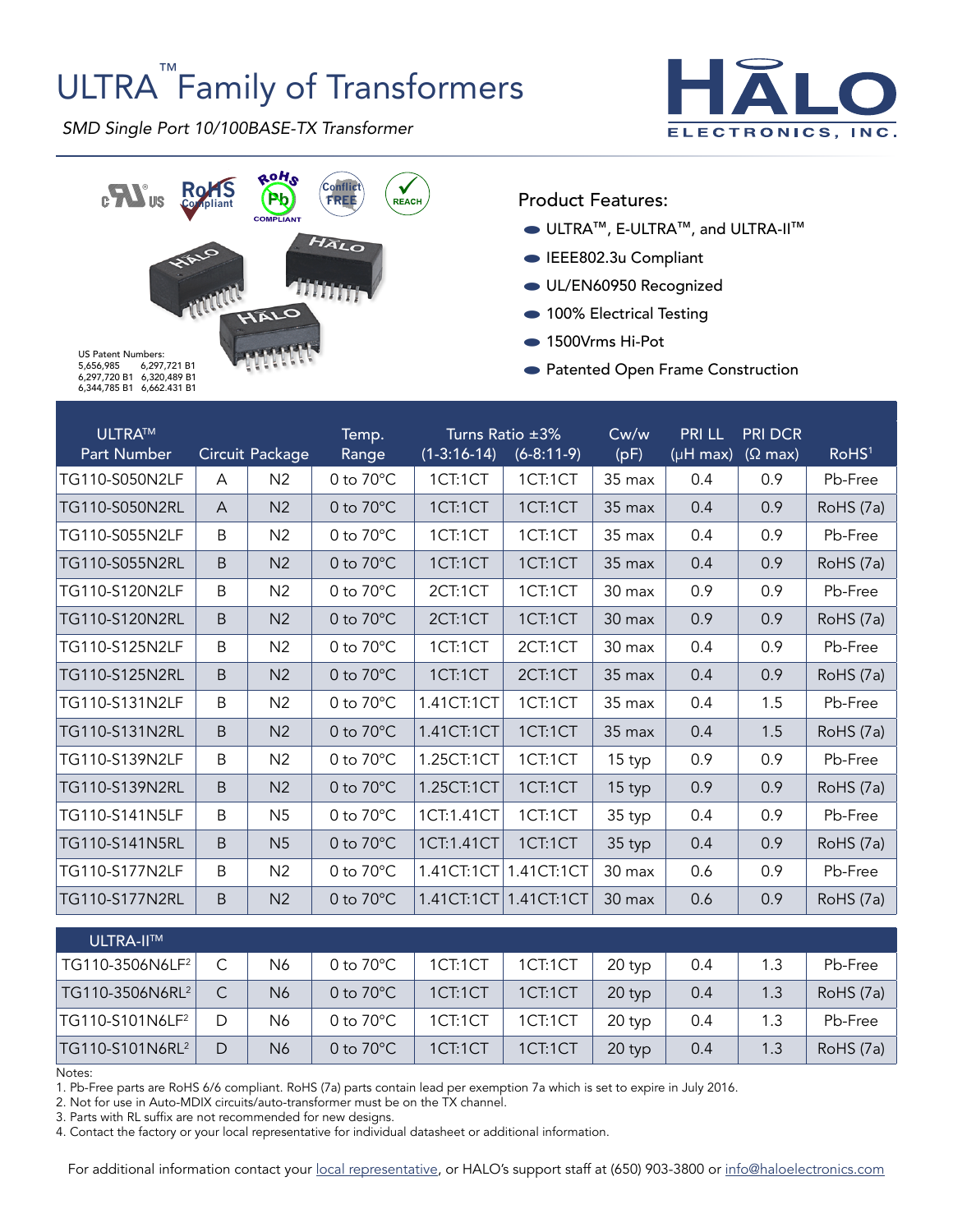## ULTRA<sup>™</sup>Family of Transformers



|                                       |             |                 |                          |               |                                       |                  | PRI/SEC                   |                |                   |
|---------------------------------------|-------------|-----------------|--------------------------|---------------|---------------------------------------|------------------|---------------------------|----------------|-------------------|
| <b>E-ULTRA™</b><br><b>Part Number</b> |             | Circuit Package | Temp.<br>Range           | $(1-3:16-14)$ | Turns Ratio $\pm 3\%$<br>$(6-8:11-9)$ | Cw/w<br>(pF)     | LL<br>(μH max) ( $Ω$ max) | <b>PRI DCR</b> | RoHS <sup>1</sup> |
| TG110-E050N5LF                        | A           | N5              | -40 to $+85^{\circ}$ C   | 1CT:1CT       | 1CT:1CT                               | $35 \text{ max}$ | 0.4                       | 1.0            | Pb-Free           |
| TG110-E050N5RL                        | A           | N <sub>5</sub>  | $-40$ to $+85^{\circ}$ C | 1CT:1CT       | 1CT:1CT                               | 40 max           | 0.4                       | 1.0            | RoHS (7a)         |
| TG110-E055N5LF                        | B           | N5              | -40 to $+85^{\circ}$ C   | 1CT:1CT       | 1CT:1CT                               | $35 \text{ max}$ | 0.4                       | 1.0            | Pb-Free           |
| TG110-E055N5RL                        | $\mathsf B$ | N <sub>5</sub>  | -40 to $+85^{\circ}$ C   | 1CT:1CT       | 1CT:1CT                               | 40 max           | 0.4                       | 1.0            | RoHS (7a)         |
| TG110-E120N5LF                        | B           | N <sub>5</sub>  | $-40$ to $+85^{\circ}$ C | 2CT:1CT       | 1CT:1CT                               | 40 max           | 0.9                       | 1.3            | Pb-Free           |
| TG110-E120N5RL                        | $\mathsf B$ | N <sub>5</sub>  | -40 to $+85^{\circ}$ C   | 2CT:1CT       | 1CT:1CT                               | 40 max           | 0.9                       | 1.3            | RoHS (7a)         |
| TG110-E125N5LF                        | B           | N <sub>5</sub>  | -40 to $+85^{\circ}$ C   | 1CT:1CT       | 2CT:1CT                               | 40 max           | 0.9                       | 1.1            | Pb-Free           |
| TG110-E125N5RL                        | $\mathsf B$ | N <sub>5</sub>  | -40 to $+85^{\circ}$ C   | 1CT:1CT       | 2CT:1CT                               | 40 max           | 0.9                       | 1.1            | RoHS (7a)         |
| TG110-E139N5LF                        | B           | N <sub>5</sub>  | -40 to $+85^{\circ}$ C   | 1.25CT:1CT    | 1CT:1CT                               | 30 typ           | 0.4                       | 1.3            | Pb-Free           |
| TG110-E139N5RL                        | B           | N <sub>5</sub>  | -40 to $+85^{\circ}$ C   | 1.25CT:1CT    | 1CT:1CT                               | 30 typ           | 0.4                       | 1.3            | RoHS (7a)         |

Notes:

1. Pb-Free parts are RoHS 6/6 compliant. RoHS (7a) parts contain lead per exemption 7a which is set to expire in July 2016.

2. Parts with RL suffix are not recommended for new designs.

3. Contact the factory or your local representative for individual datasheet or additional information.